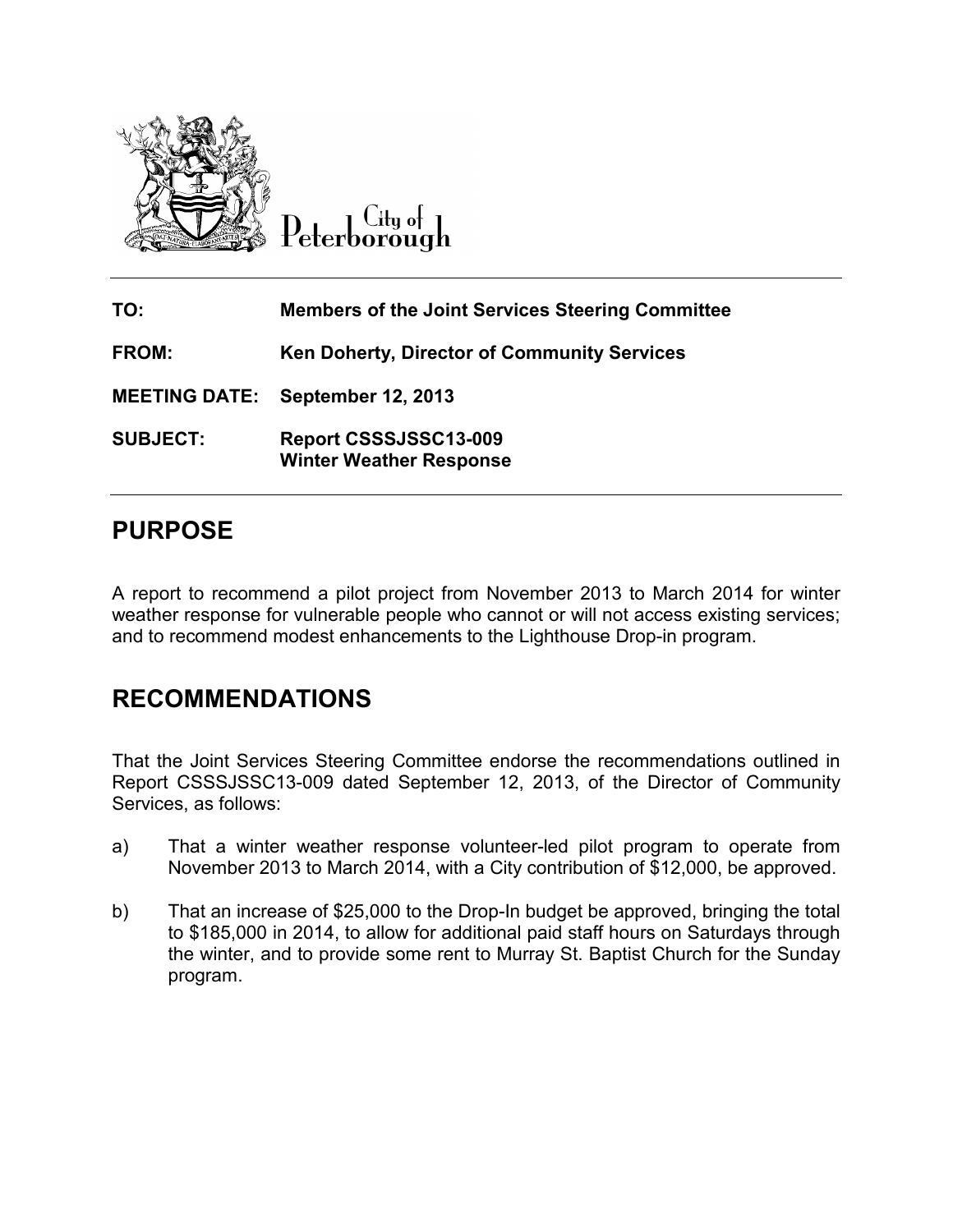## **BUDGET AND FINANCIAL IMPLICATIONS**

The proposed \$10,000 contribution to the winter weather response pilot program and the \$25,000 increase to the Lighthouse Drop-In Centre budget can be accommodated within the Homelessness budget in 2013 and through a reinvestment of municipal Homelessness Prevention dollars in 2014.

## **BACKGROUND**

### **Council Direction**

Under new business at the Committee of the Whole meeting on June 3, 2013, Council directed staff as follows:

That a report on providing services to individuals not wishing/able to use shelters be provided no later than the Committee of the Whole meeting on September 3, 2013.

This report addresses concerns relating to the provision of a warming room service during extreme winter weather conditions.

#### **Need for an alternative extreme winter weather service**

The City, County, and the Province fund three emergency shelters in Peterborough with a total of 80 beds. The City also funds a day time drop-in program, called the Lighthouse Drop-in Centre operated by the Canadian Mental Health Association (CMHA-HKPR), which provides some warming/cooling functions during extreme temperatures as well.

Even with these programs, however, there are instances where people in the community cannot or will not access existing emergency shelter services for various reasons including: complex physical and mental health issues, and/or addictions that may lead to violent or unsafe behaviour for other residents and staff. They are vulnerable throughout the winter months, but especially during extreme weather conditions.

Through the winter of 2012-2013, members of the community provided an alternative warm overnight place for this vulnerable group. Organizers were challenged by lack of a fixed location, exhaustion of the small number of volunteers, and a lack of coordination and communication related to the response. The experience also raised a number of other concerns including: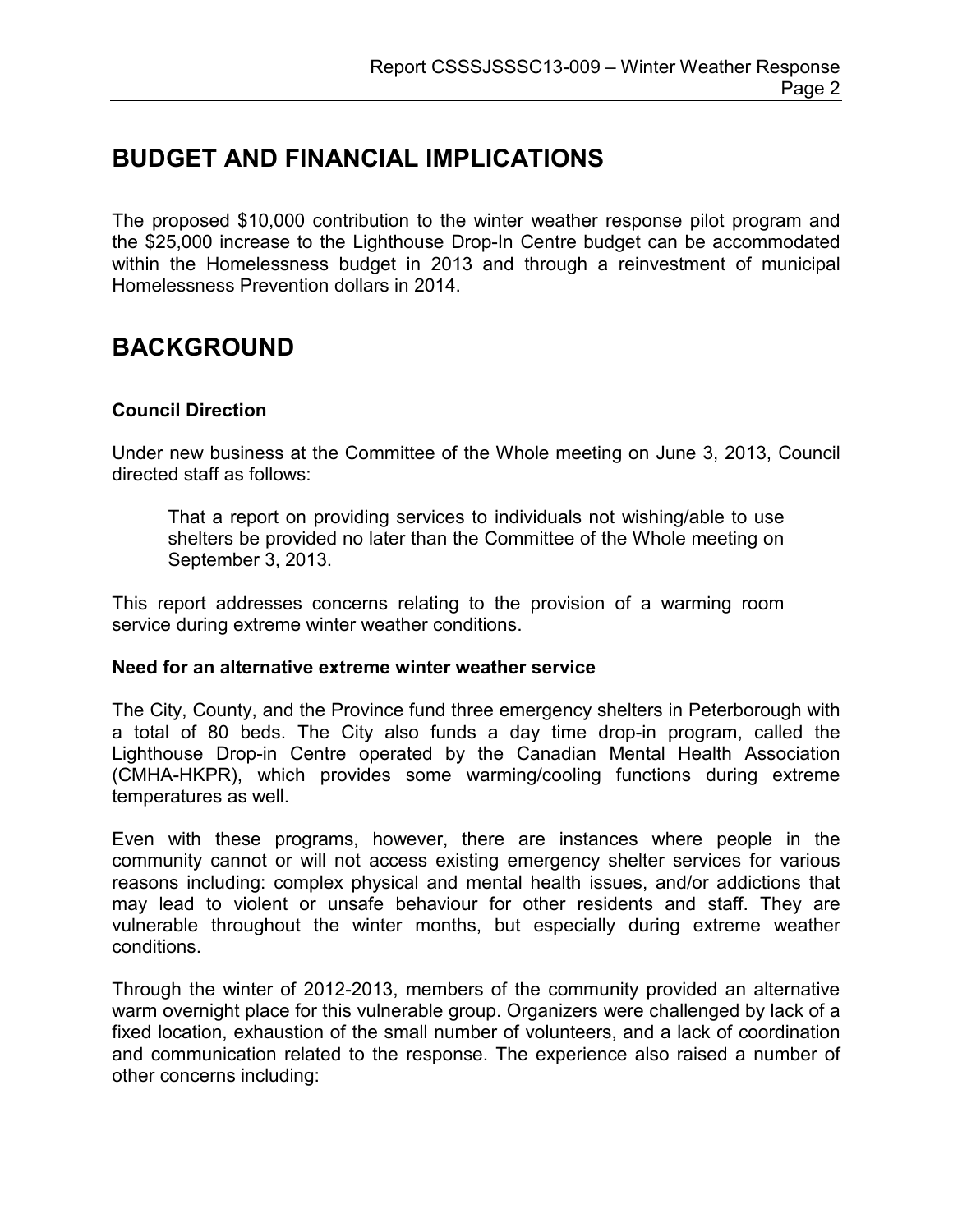- insufficient resources to assess client needs and address risks;
- increased potential risks for both volunteers and clients;
- perceived duplication of existing shelter services;
- need to engage clients in planning better long term housing options and appropriate support services.

The Homelessness Support Services Coordinating Committee (HSSCC) established a working group that began meeting in May 2013 to explore potential models, program outline and costs. Social Services staff also conducted key stakeholder discussions to obtain further information on people's needs and ideas about a potential response.

#### **Potential Models**

The working group consists of staff from Social Services, St. John's Anglican Church, Peterborough County City Health Unit and CMHA-HKPR. The working group examined a number of other models and two streams emerged as potential options.

- 1. A V**olunteer-led model** would involve the City providing funds for a paid volunteer coordinator; space would be negotiated at a community location and the program would be operated by volunteers. This model is a lower cost option but still has potential for improved safety through training of volunteers and ensuring an effective connection to programs and services through referral mechanism.
- 2. An **Agency-led model** would involve paid staff on site at all times. Staffing costs, potential rent costs for space and potential infrastructure costs (sharps containers, phones, and accessibility) would be involved. This model provides for the greatest safety approach, higher cost and a formal system of support.

The working group obtained information about programs in other jurisdictions including the Toronto model that uses a temperature of -15 Celsius for implementation of their Extreme Cold Weather Alerts. Using this temperature threshold, an overnight program could be open for up to forty (40) nights during the winter.

| Summary of Models and Estimated Costs (November 2013 - April 2014) |  |  |
|--------------------------------------------------------------------|--|--|
|--------------------------------------------------------------------|--|--|

|                                          | Description                                                                                                                                                                                                                                                                                                                                | <b>Estimated Cost</b>                                                    |
|------------------------------------------|--------------------------------------------------------------------------------------------------------------------------------------------------------------------------------------------------------------------------------------------------------------------------------------------------------------------------------------------|--------------------------------------------------------------------------|
| Collaborative<br>Volunteer-<br>led Model | Operated every night through winter by<br>$\bullet$<br>volunteers - not dependent on temperature<br>Out of the Cold provides the space and is<br>$\bullet$<br>the key lead related to facility and<br>coordination<br>St. John's Anglican Church hires the<br>Volunteer Coordinator and assists with   (supplies)<br>volunteer recruitment | \$7,500<br>(Volunteer<br>Coordinator-<br>Sept $24 - April 30$<br>\$4,500 |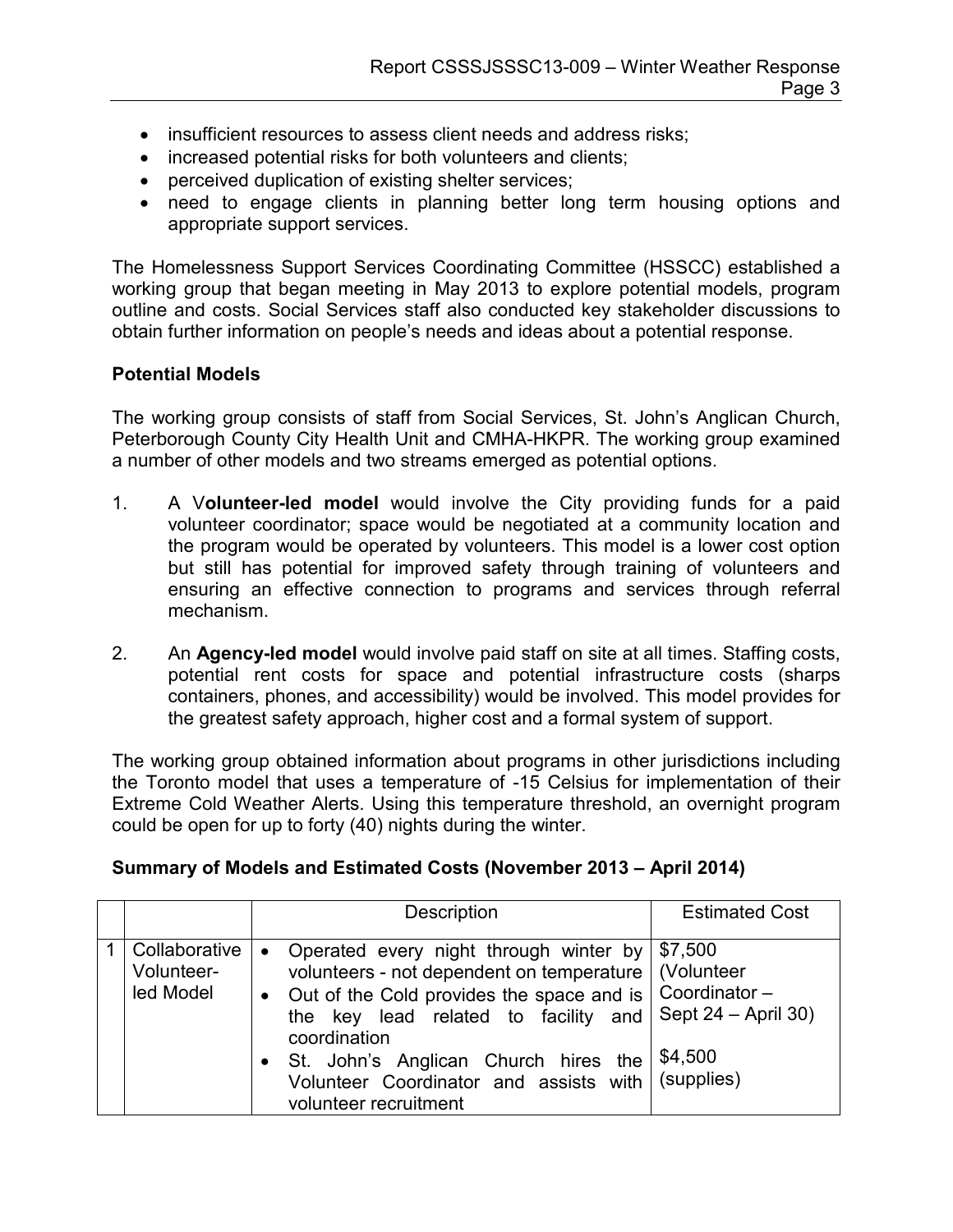|                |                     | The City of Peterborough provides funding<br>for the cost of the Volunteer Coordinator<br>and some supplies<br>• CMHA-HKPR to provide in-kind training to<br>volunteers (Mental Health 101, Non<br>Violent Crisis Intervention, Safety Talk on<br>Suicide) | CMHA in-kind<br>contribution Training<br>\$5,000                                                                           |
|----------------|---------------------|------------------------------------------------------------------------------------------------------------------------------------------------------------------------------------------------------------------------------------------------------------|----------------------------------------------------------------------------------------------------------------------------|
| $\overline{2}$ | Agency-led<br>Model | Based on cold weather alert of -15 Celsius<br>$\bullet$<br>Estimated to be needed up to 40 nights<br>Staffing provided by community partners<br>(CMHA, FourCAST, Emergency Shelters,<br>Social Services)<br>Staffing through an "on call" roster           | <b>Estimate</b><br>approximately<br>\$25,000<br>$(2 \text{ staff},$<br>approximately 40<br>nights at 11 hrs<br>each night) |

### **Pros/Cons of above approaches**

#### 1. **Volunteer Led Model**

The vulnerable population accessing this overnight service are dealing with a combination of physical and mental health, addictions issues and potentially acquired brain injury. Some can and do access existing shelter services; however, at times circumstances prevent this (physical behaviour, violence). It is acknowledged that some of this vulnerable population does not necessarily want to connect to the system of professional services and wishes to have a safe and warm place to sleep, with no questions asked and limited accountability. This model will still rely significantly on community volunteers. Bringing a consistent approach to the volunteer schedule and ensuring sufficient accountability may be more difficult in this approach. This model can provide a response every night through the winter and so people will be better informed about this as a consistent option.

#### 2. **Agency-Led Model**

Community agencies have expressed some concerns about being able to have sufficient staffing through an on-call approach. Some of the same staff may be required for a shift at their organization for some of their other 24/7 operations and would not be able to do so if they worked overnight at the Weather Response program. Many of the current organizations do not have a staff relief list. Also, adding shifts on top of regular business would put many staff into overtime. This model would provide professionally trained staff that may be better able to assess risk and may be better able to refer people to services for follow up through the day. It is a more expensive model and there may be some confusion in the community understanding when it is or isn't open.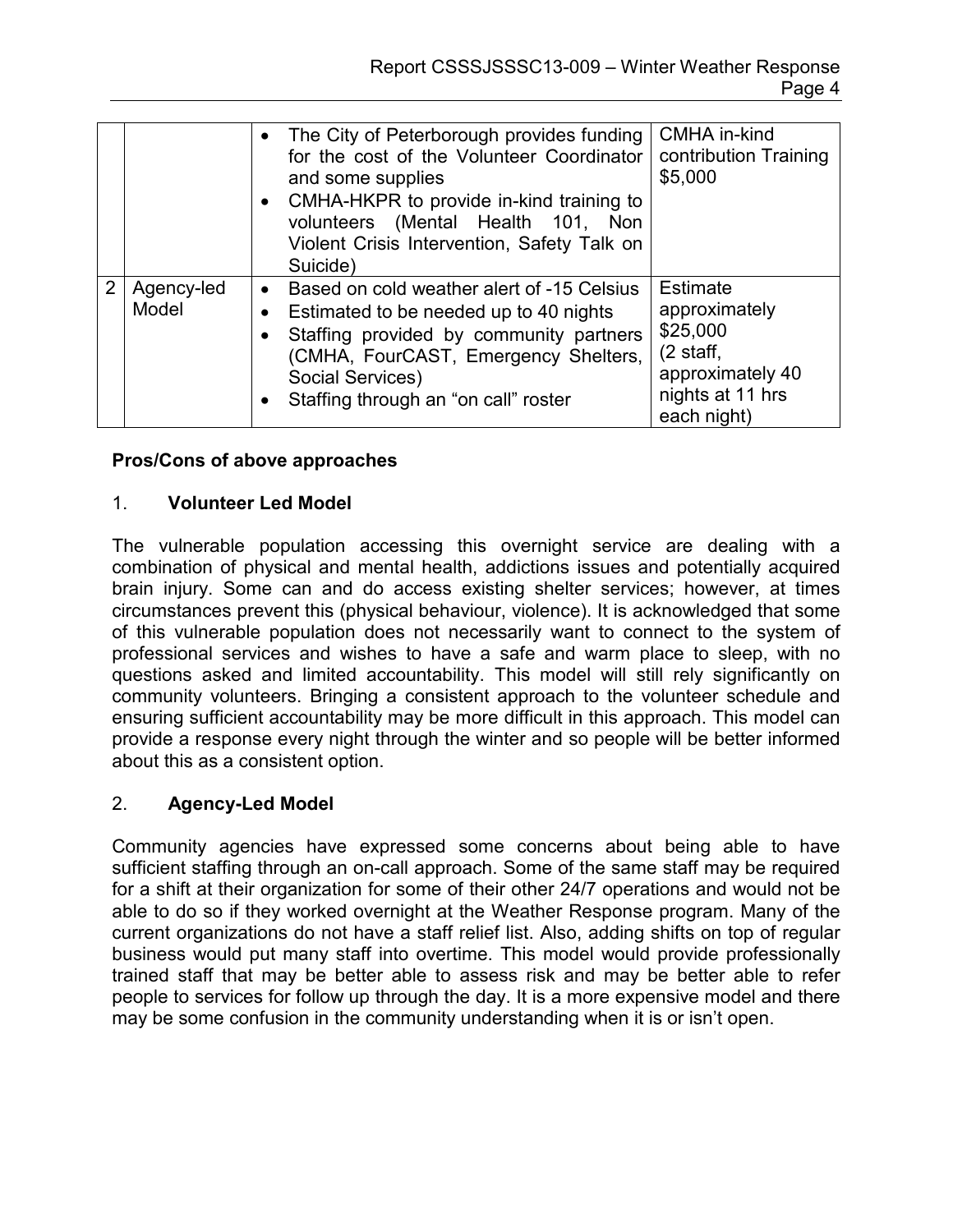### **Meeting with Community Members**

Members of the working group met with a small number of community members that were involved with coordinating and working through some overnights last year. Concerns were expressed regarding a program that is attached to a specific temperature and that a program for this vulnerable group should run from November to April, with no dependence on temperature. Also, where possible, if someone is discharged from other services, and if there is an overnight program available, they need to be referred to that program.

#### **Out of the Cold Program Expansion**

As the working group was progressing through this work, they learned that the Out of the Cold program was making some plans for a program for the upcoming winter. The working group has spoken with the Out of the Cold leader in Peterborough. The Out of the Cold program has historically provided a free dinner every Saturday from November to March at the Stone School, owned and operated by the Catholic Diocese. This program has been extremely successful and is purely a volunteer-led program.

The Out of the Cold program has expressed an interest in hosting the winter overnight program at no cost for space. Details are still being worked out regarding operating time and whether or not the space would open based on temperature, or open every night from November to March 31, 2014. At this time, possible hours of operation are from 5:00 pm to 8:00 am. This program would also rely heavily on volunteers. Out of the Cold is interested in working with community partners on this project and to connect people accessing the service to professional services where possible. Confirmation of the specific physical location of the program is pending confirmation but will be in a downtown accessible facility.

It is proposed that a paid volunteer coordinator be provided to the Out of the Cold program to help with recruitment, training, scheduling and coordinating and to provide some interface between this volunteer program and the service system. There will be small amounts of food and beverage available at the location.

#### **Outreach and Interface with other Programs/services**

The creation of a winter response program is not intended to be a duplication of service, but rather an alternative service provision to people in the community that cannot and will not access other options. Individuals will be encouraged to work with staff of other organizations to stabilize housing at another location, since the numbers at the Out of the Cold program need to remain small to ensure the program's success.

Further discussion will occur through HSSCC to formalize an approach to outreach during cold weather advisories. Active planning with people known to be at risk by existing outreach and drop-in staff with people thought to be living outdoors for the purpose of developing immediate safety plans will occur. Altering normal hours of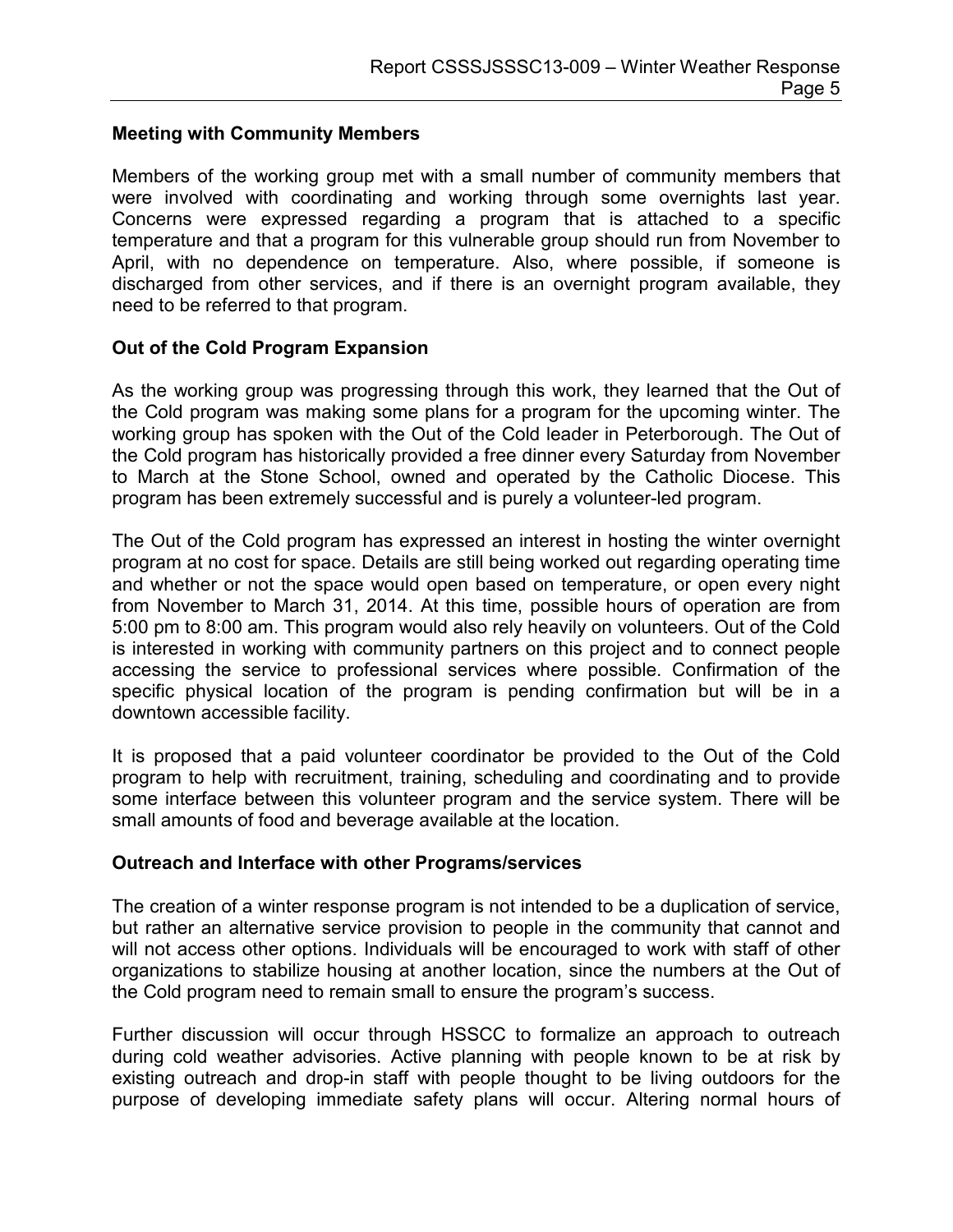operation by outreach staff and at the Lighthouse will be part of this response. Volunteer training will highlight other services intake processes and consent forms will be available to support referrals.

#### **Enhancement to Lighthouse Drop-In Centre**

In addition to the Winter Response program, the Lighthouse Drop-In Centre will continue to be an important resource to low income people and provide a warming function through the day. The Saturday volunteer program at St. John's will be replaced with staff led programming. In addition to the Saturday hours, CMHA-HKPR staff will continue to operate the drop-in opening earlier or closing later during cold weather. An additional \$25,000 for Saturday hours, additional costs of waste removal at St John's and to cover rent at Murray St. Baptist Church for Sunday program is required for this program enhancement.

### **Communication of Winter Weather Response**

Once approved, the winter weather response program will be advertised using a variety of methods including a City media release and press conference. Brochures will be available at various locations including the Lighthouse Drop-In Centre and other service agencies. Updated information on the program will be provided to 211 and After Hours service.

#### **Longer Term Planning**

Through the operation of the pilot program, reports will be provided to the Social Services Division advising how many people are accessing services each night, types of situations volunteers are hearing about and coming across, any safety issues and the number of referrals made to other services. At the end of the pilot, the working group will reconvene to develop a report to the Homelessness Support Services Coordinating Committee on the outcome of the pilot and any potential recommendations for subsequent years.

Experience with the winter weather response program will also provide helpful information for longer term planning and is consistent with many of the directions outlined in the 10 Year Housing and Homelessness Plan anticipated to be approved by Council later in 2013 including helping people transition out of homelessness and exploring a Housing First model for Peterborough.

### **SUMMARY**

The proposed volunteer-led winter response program will strengthen the capacity of the community to provide a volunteer response to vulnerable individuals and improve outreach and linkages with other existing services.